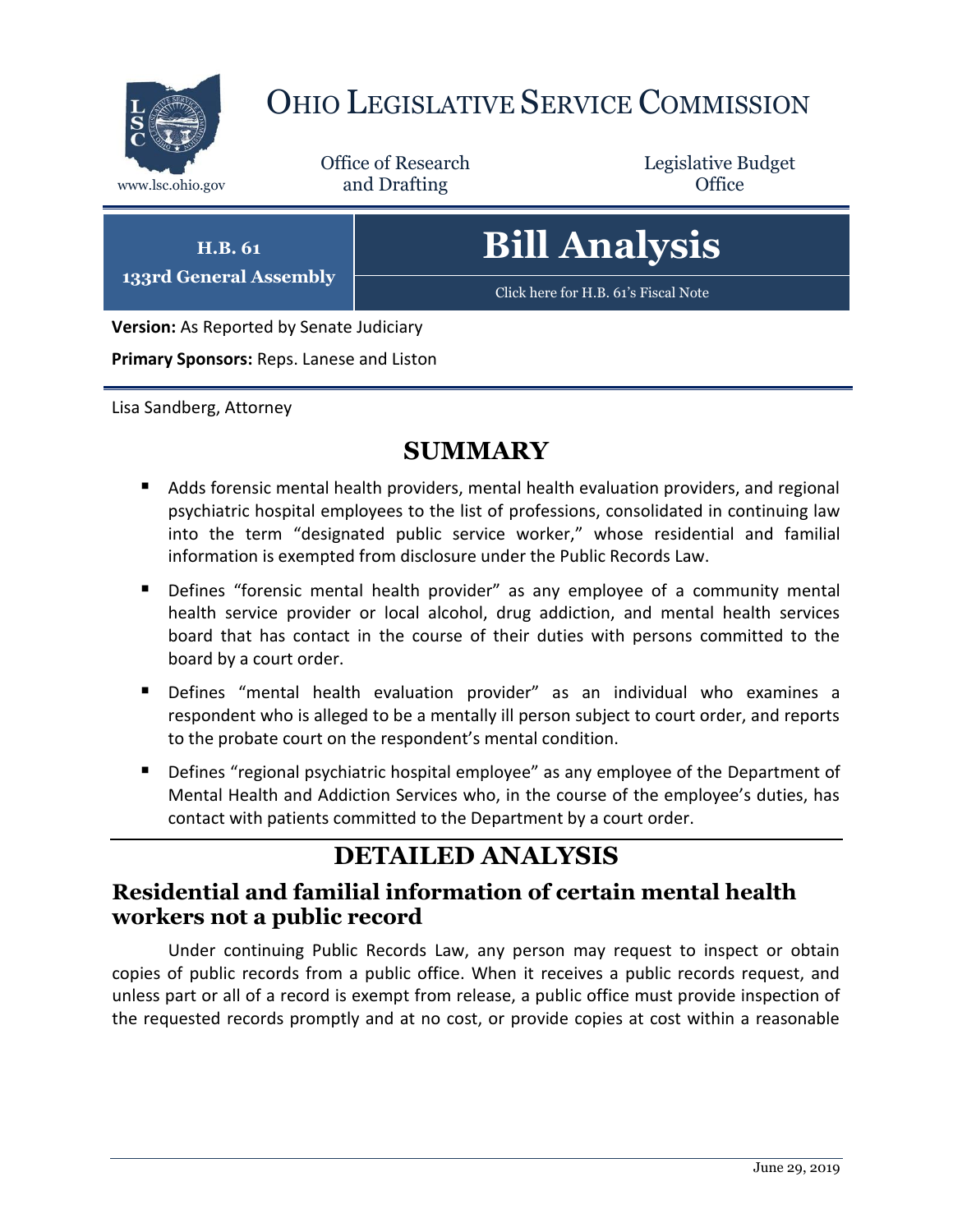period of time.<sup>1</sup> The residential and familial information of designated public service workers are exempt from public disclosure.<sup>2</sup> The law defines "designated public service worker" as a "peace officer, parole officer, probation officer, bailiff, prosecuting attorney, assistant prosecuting attorney, correctional employee, county or multicounty corrections officer, community-based correctional facility employee, youth services employee, firefighter, EMT, medical director or member of a cooperating physician advisory board of an emergency medical service organization, state board of pharmacy employee, investigator of the bureau of criminal identification and investigation, judge, magistrate, or federal law enforcement officer."<sup>3</sup> The bill expands the definition of "designated public service worker" to include a forensic mental health provider, mental health evaluation provider, or regional psychiatric hospital employee, thus exempting their residential and familial information from disclosure under the Public Records Law.<sup>4</sup>

The bill defines those added terms in the following manner: $5$ 

- "Forensic mental health provider" means any employee of a community mental health service provider or local alcohol, drug addiction, and mental health services board who has contact in the course of their duties with persons committed to the board by a court order finding the person incompetent to stand trial or not guilty by reason of insanity or conditionally releasing the person.<sup>6</sup>
- "Mental health evaluation provider" means an individual who, under the law regarding the hospitalization of the mentally ill, examines a respondent who is alleged to be a mentally ill person subject to court order for such hospitalization, and reports to the probate court the respondent's mental condition.
- "Regional psychiatric hospital employee" means any employee of the Department of Mental Health and Addiction Services who has contact in the course of their duties with persons committed to the Department by a court order described in the first dot point above.

Under continuing law, and generally under the bill for forensic mental health providers, mental health evaluation providers, and regional psychiatric hospital employees, designated public service worker's residential and familial information exempt from the Public Records Law means information that discloses any of the following: $<sup>7</sup>$ </sup>

 $<sup>1</sup>$  R.C. 149.43(B).</sup>

 $2$  R.C. 149.43(A)(1)(p).

 $3$  R.C. 149.43(A)(7).

 $4$  R.C. 149.43(A)(7).

 $5$  R.C. 149.43(A)(9).

 $^6$  By reference to R.C. 2945.38, 2945.39. 2945.40, and 2945.402, not in the bill.

 $7$  R.C. 149.43(A)(8).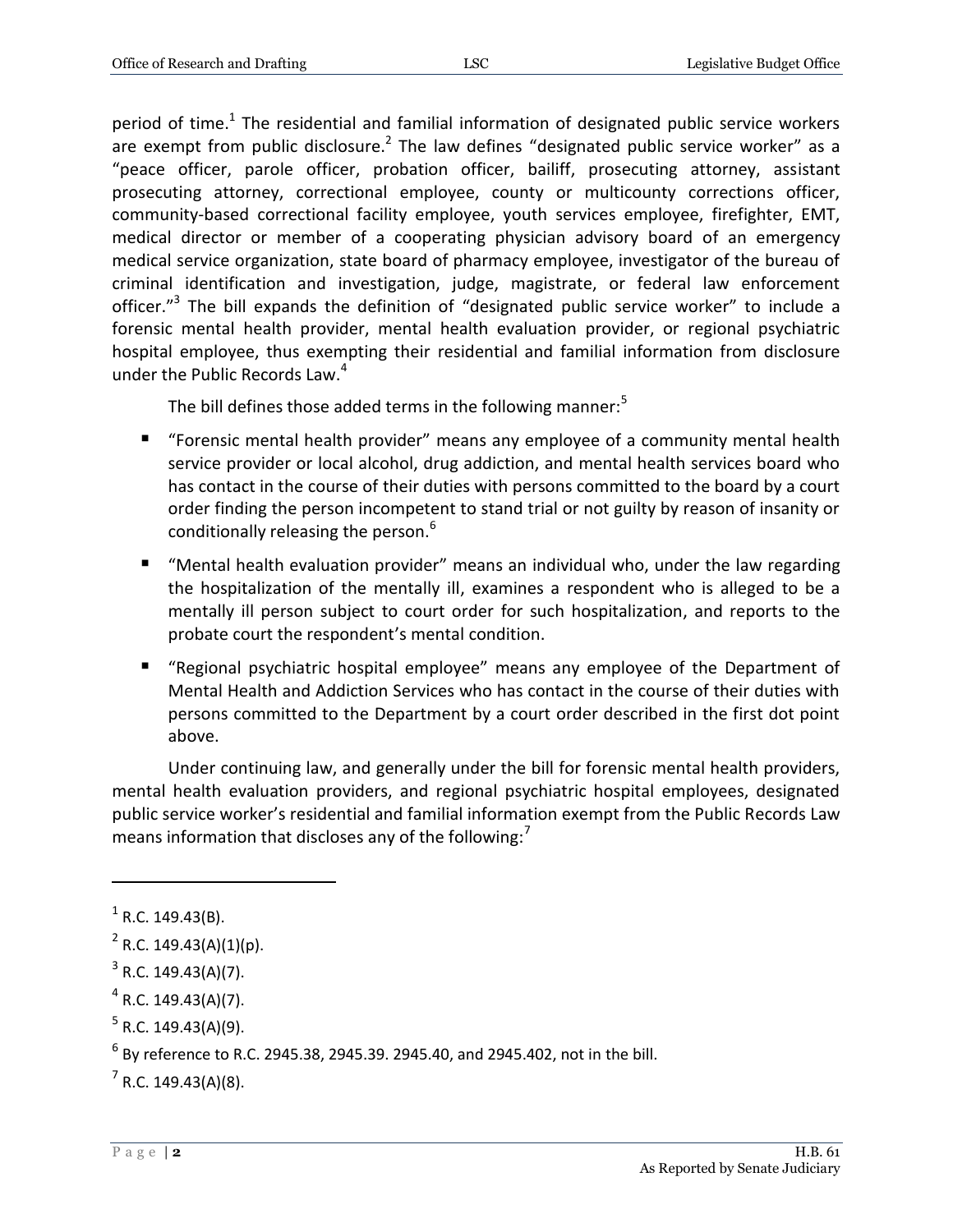- The address of the actual personal residence of a designated public service worker (other than a prosecuting attorney or judge), except for the state or political subdivision in which the worker resides;
- **Information compiled from referral to or participation in an employee assistance** program;
- The Social Security number, residential telephone number, any bank account, debit card, charge card, or credit card number, or the emergency telephone number of, or any medical information of, a designated public service worker;
- The name of any beneficiary of employment benefits, including life insurance benefits, provided to a designated public service worker by the worker's employer;
- The identity and amount of any charitable or employment benefit deduction made by the designated public service worker's employer from the worker's compensation, unless state or federal law requires the amount of the deduction;
- The name, residential address, employer, employer's address, Social Security number, residential telephone number, bank account, debit card, charge card, or credit card number, or emergency telephone number of the spouse, former spouse, or any child of a designated public service worker; and
- A photograph of a peace officer who holds a position or has an assignment that may include undercover or plain clothes positions or assignments as determined by the peace officer's appointing authority.

There is one exception to the general exemption of a designated public service worker's residential and familial information from disclosure under the Public Records Law. Continuing law allows a journalist to submit a written and signed request to a public office that employs a person whose residential and familial information is exempted from the Public Records Law for the actual personal address of the person.<sup>8</sup> The journalist also may request the name and address of the employer of the person's spouse, former spouse, or child if that person also is employed by a public office.<sup>9</sup> Therefore, this process applies to a forensic mental health provider, mental health evaluation provider, or regional psychiatric hospital employee under the bill.

#### **Certain mental health workers may request address be redacted from available online records**

Under the bill, a forensic mental health provider, mental health evaluation provider, or regional psychiatric hospital employee may request that the provider's or employee's address be redacted from a record in which that person's residential and familial information appears

 $^8$  R.C. 149.43(B)(9)(a).

<sup>&</sup>lt;sup>9</sup> R.C. 149.43(B)(9)(a).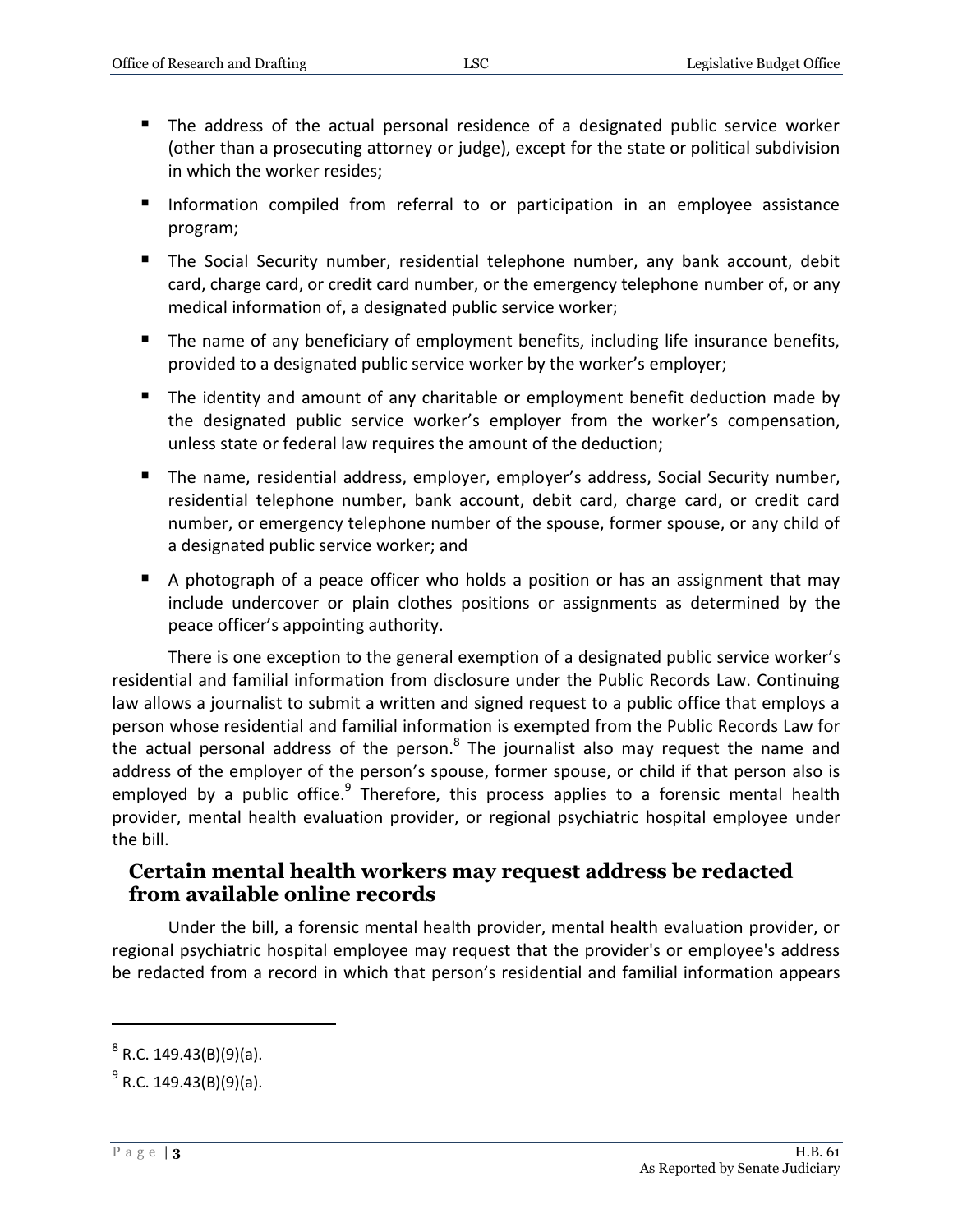and that is available to the public on the Internet. Continuing law allows a designated public service worker to submit a request (in writing and on a form developed by the Attorney General) to a public office, except for a county auditor, to redact the worker's address from any record in which the worker's residential and familial information appears that is publicly available on the Internet.<sup>10</sup> The public office that receives the request must redact the worker's address from the public record within five business days, or if the redaction is impracticable, provide an explanation, verbally or in writing, of the impracticality of the request within five business days of receiving the request.<sup>11</sup> Generally a public office, other than an employer of a designated public service worker, or a person responsible for the public records of the employer, is not required to redact designated public service worker residential and familial information of the designated public service worker from other records maintained by the public office.<sup>12</sup> The bill includes forensic mental health providers, mental health evaluation providers, and regional psychiatric hospital employees in this process.

#### **Civil action for damages**

Continuing law provides that a public office or person responsible for a public office's public records is not liable in damages in a civil action for any harm an individual allegedly sustains as a result of the inclusion of that individual's personal information on any record made available to the general public on the Internet or any harm a designated public service worker sustains as a result of the inclusion of the designated public service worker's address on any record made available to the general public on the Internet in violation of the requirements described under "**Certain mental health workers may request address be redacted from available online records**," above, unless the public office or person responsible for the public office's public records acted with malicious purpose, in bad faith, or in a wanton or reckless manner or unless R.C. 2744.03(A)(6)(a) or (c) applies (exceptions to employee immunity under the Political Subdivision Tort Liability Law). The bill applies this provision to forensic mental health providers, mental health evaluation providers, and regional psychiatric hospital employees. $^{13}$ 

#### **Certain mental health workers or the worker's spouse may request name removed from the property tax list**

The bill permits a forensic mental health provider, mental health evaluation provider, regional psychiatric hospital employee, or the provider's or employee's spouse to file an affidavit to have the forensic mental health provider's, mental health evaluation provider's, regional psychiatric hospital employee's, or spouse's name removed from certain records. Under continuing law, a person, or spouse of that person, whose residential and familial

 $10$  R.C. 149.45(D)(1), not in the bill.

<sup>&</sup>lt;sup>11</sup> R.C. 149.45(D)(2), not in the bill.

 $12$  R.C. 149.45(D)(3), not in the bill.

<sup>&</sup>lt;sup>13</sup> R.C. 149.45(E)(2), not in the bill.